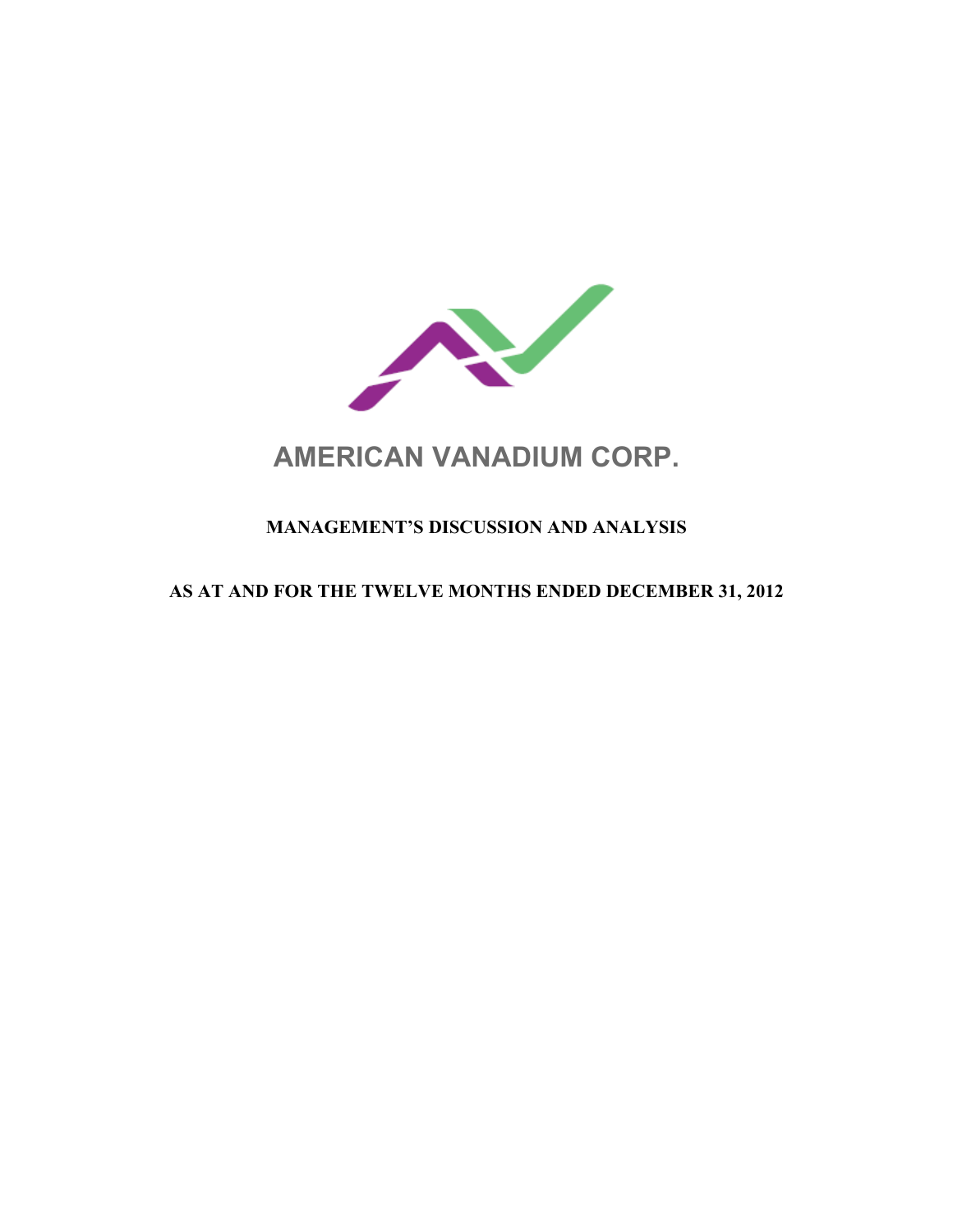## **Background**

This management discussion and analysis ("MD&A) of financial position and results of operation for American Vanadium Corp. (the "Company" or "American Vanadium") is prepared as at April 26, 2013. This MD&A should be read in conjunction with the Company's audited consolidated financial statements as at and for the twelve months ended December 31, 2012.

## *Change in financial year*

In 2011, the Company changed its financial year-end from February 28 to December 31 in order to align its financial reporting with its operational and budgeting cycles. The current period ended December 31, 2012 is a 12-month period, while the comparative period ended December 31, 2011 is a 10-month period. Consequently, current and prior period balances may not be fully comparable.

Except as otherwise disclosed, all dollar figures included therein and in the following MD&A are quoted in Canadian dollars. Additional information relevant to the Company's activities can be found on SEDAR at www.sedar.com.

## **Forward-Looking Statements**

Certain statements contained in the following MD&A constitute forward-looking statements. Such forward-looking statements involve a number of known and unknown risks, uncertainties and other factors which may cause the actual results, performance or achievements of the company to be materially different from any future results, performance or achievements expressed or implied by such forward-looking statements. Readers are cautioned not to place undue reliance on these forward-looking statements.

## **Company Overview**

Headquartered in Vancouver, Canada, the Company is a junior mining company focusing on the exploration and development of vanadium resources in the United States. The Company's primary exploration property is the Gibellini Property ("Gibellini"), located in Eureka County, Nevada. In September 2011, the Company announced results from a feasibility study of Gibellini and an updated National Instrument 43-101 technical report was released in October 2011.

In December 2012, the Company submitted a Plan of Operation for Gibellini to the US Bureau of Land Management and a Reclamation Plan to the Nevada Division of Environmental Protection. These are significant steps required for the permitting process.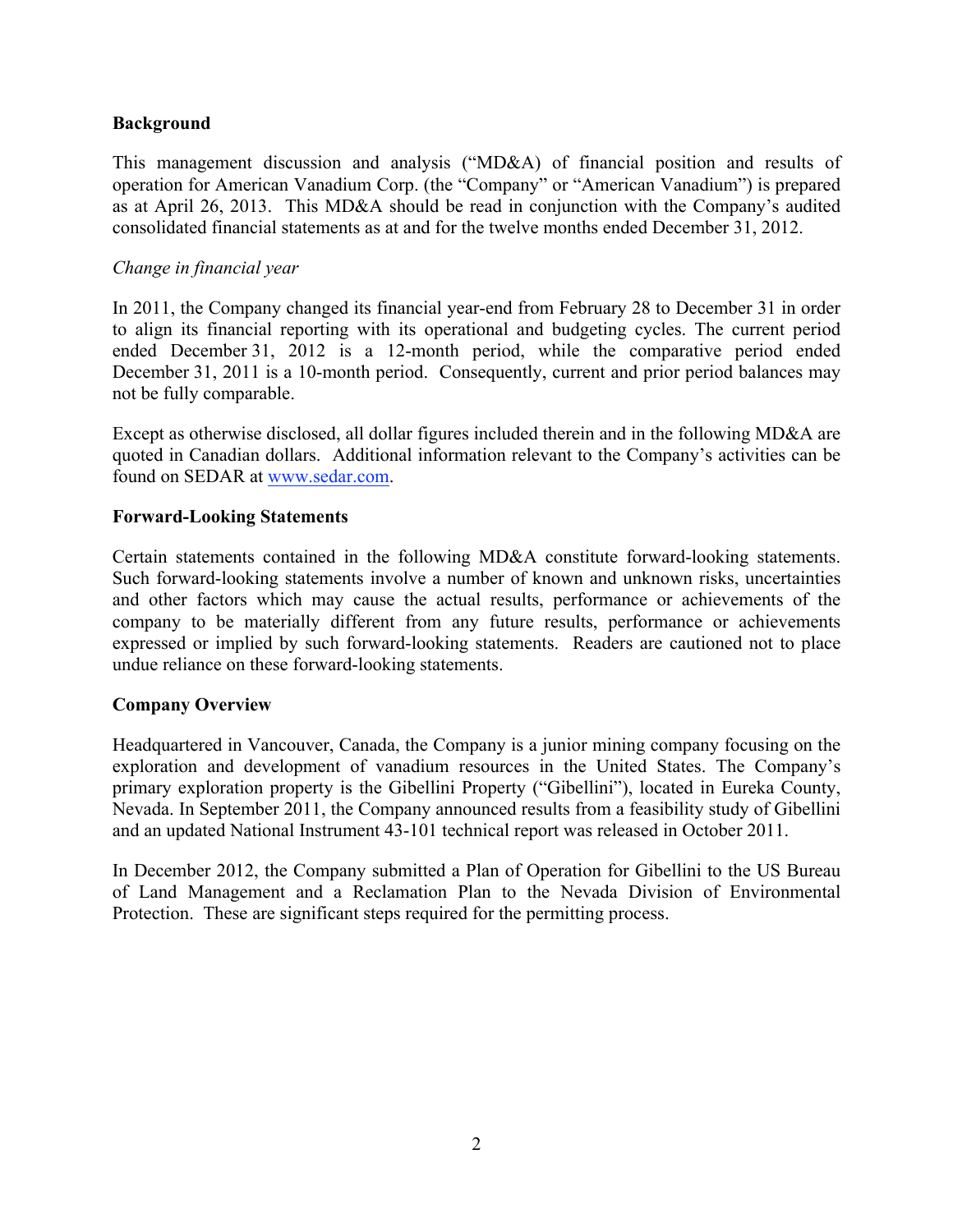Currently, the Company is focusing its operational resources on three primary initiatives:

- 1. Continuing work with regulatory agencies to obtain permits required to mine the Gibellini ore deposit;
- 2. Participating in the supply of high-value vanadium products, including grid-scale energy storage; and
- 3. Securing short and long-term financing for operating and project requirements.

In February 2013, the Company took steps towards supplying high-value vanadium products when it entered into a business relationship with Gildemeister Energy Solutions, Cellstrom GmbH ("Gildemeister"). Pursuant to a Memorandum of Understanding, the Company and Gildemeister will explore joint venture or other business arrangements with the objective of utilizing Gildemeister's developed and commercialized vanadium redox batteries to become a leading provider of energy storage and micro grid solutions in North America.

The Company's shares are listed on the TSX Venture Exchange ("TSX-V") under the symbol "AVC".

## **Mineral Property Overview**

The following mineral property overview has been reviewed and approved by Alan Branham, a member of the American Institute of Professional Geologists (CPG#10979), a Certified Professional Geologist, and a "qualified person" as that term is defined in National Instrument 43-101.

## *Gibellini Property, Eureka County, Nevada*

The Gibellini Property is approximately 4,254 acres in area and consists of 428 unpatented lode mining claims and seven placer claims. Of the unpatented lode claims, the Company holds 100% title to 376 claims. The remaining 52 claims are leased through on-going payments of US\$144,000, annually. These payments are treated as prepayments of net smelter royalties on future mine production from the property. The Company also holds title to the seven placer claims.

American Vanadium conducted a drilling program to obtain samples for metallurgical testing and verification of historic drill data. All metallurgical test work was performed by McClelland Laboratories (McClelland), of Sparks, NV. The holes were sited and drilled north and south of the holes used for a 2008 preliminary economic assessment to obtain a spatial representation of the mineralization across Gibellini. Metallurgical analysis performed on mineral samples from Gibellini indicates that the property's unique disseminated, sedimentary deposit allows for simple, sulphuric acid heap leach processing.

The Company engaged AMEC of Sparks, Nevada to produce a feasibility study (the "Feasibility Study") and a National Instrument 43-101 compliant technical report (NI 43-101 Technical Report, Gibellini Vanadium Project, Nevada, USA by Hanson, Orbock, Hertel and Drozd, August 31, 2011) covering the Gibellini Hill and Louie Hill deposits on the Gibellini Property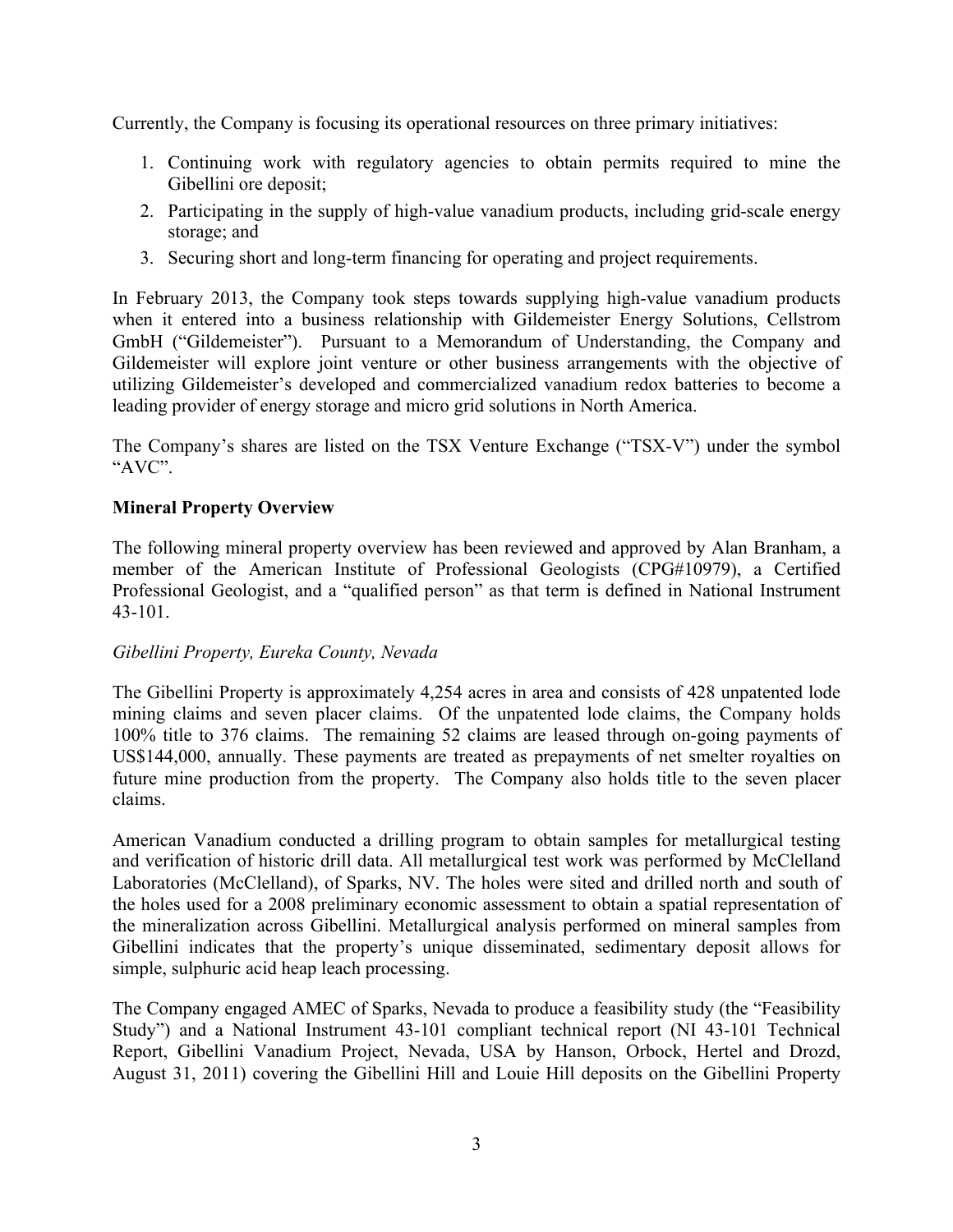(the "Technical Report"). The Feasibility Study was completed in September 2011, with the Technical Report released in October 2011.

As part of the work program for the Feasibility Study, the Company completed a bulk sampling program in 2010, comprising the collection of samples from both oxide and transition vanadium zones from four different trenches on the project, and a two-phased diamond drill program. The first phase of diamond drilling obtained samples from 500 feet of core from each metallurgical types across six holes for a comprehensive metallurgical testing program. The second phase of diamond drilling resulted in geotechnical data that will provide information for design of the open pit, waste dump and access road designs.

American Vanadium and previous operators have drilled a total of 280 drill holes (51,265 ft) on Gibellini since 1946, comprising 16 core holes (4,046 ft), 169 rotary drill holes (25,077 ft; note not all drill holes have footages recorded) and 95 RC holes (22,142 ft).

The Technical Report shows that the Gibellini Hill deposit consists of:

- 120.5 million pounds of Proven and Probable vanadium pentoxide  $("V<sub>2</sub>O<sub>5</sub>")$  reserves from 20.0 million tons of ore at an average grade of 0.302%;
- 131.37 million pounds of Measured and Indicated  $V_2O_5$  resources (inclusive of Proven and Probable reserves) from 23.05 million tons of ore at an average grade of 0.285%; and
- 49.42 million pounds of Inferred  $V_2O_5$  resources from 14.23 million tons of ore at an average grade of 0.172%.

The Technical Report shows that the Louie Hill deposit consists of 41.87 million pounds of Inferred  $V_2O_5$  resources from 7.67 million tons of ore at an average grade of 0.27%.

The Feasibility Study shows that an operating mine would have an after-tax net present value of US\$170.1 million at a discount rate of 7%, and would generate an after-tax internal rate of return of 43%. Other highlights of the Feasibility Study are:

- 0.22 to 1 (waste:ore) strip ratio;
- 3.5 million tons mined per year;
- 65.9% average  $V_2O_5$  recovery;
- 11.4 million pounds average annual  $V_2O_5$  production;
- US\$4.10 average operating cost of per pound of  $V_2O_5$ ;
- US\$95.5 million capital cost; and
- US\$10.95 per pound average  $V_2O_5$  selling price of over the life of mine.

The following operational, regulatory, and environmental steps have been taken in order to advance Gibellini towards development:

- 1. In August 2011, the Company obtained the necessary rights for all water usage that is required to operate a mine.
- 2. In November 2011, the Company awarded Scotia International of Nevada, Inc. a contract to manage the basic and detailed engineering, procurement and construction processes required during to develop a mine. During the twelve months ended December 31, 2012,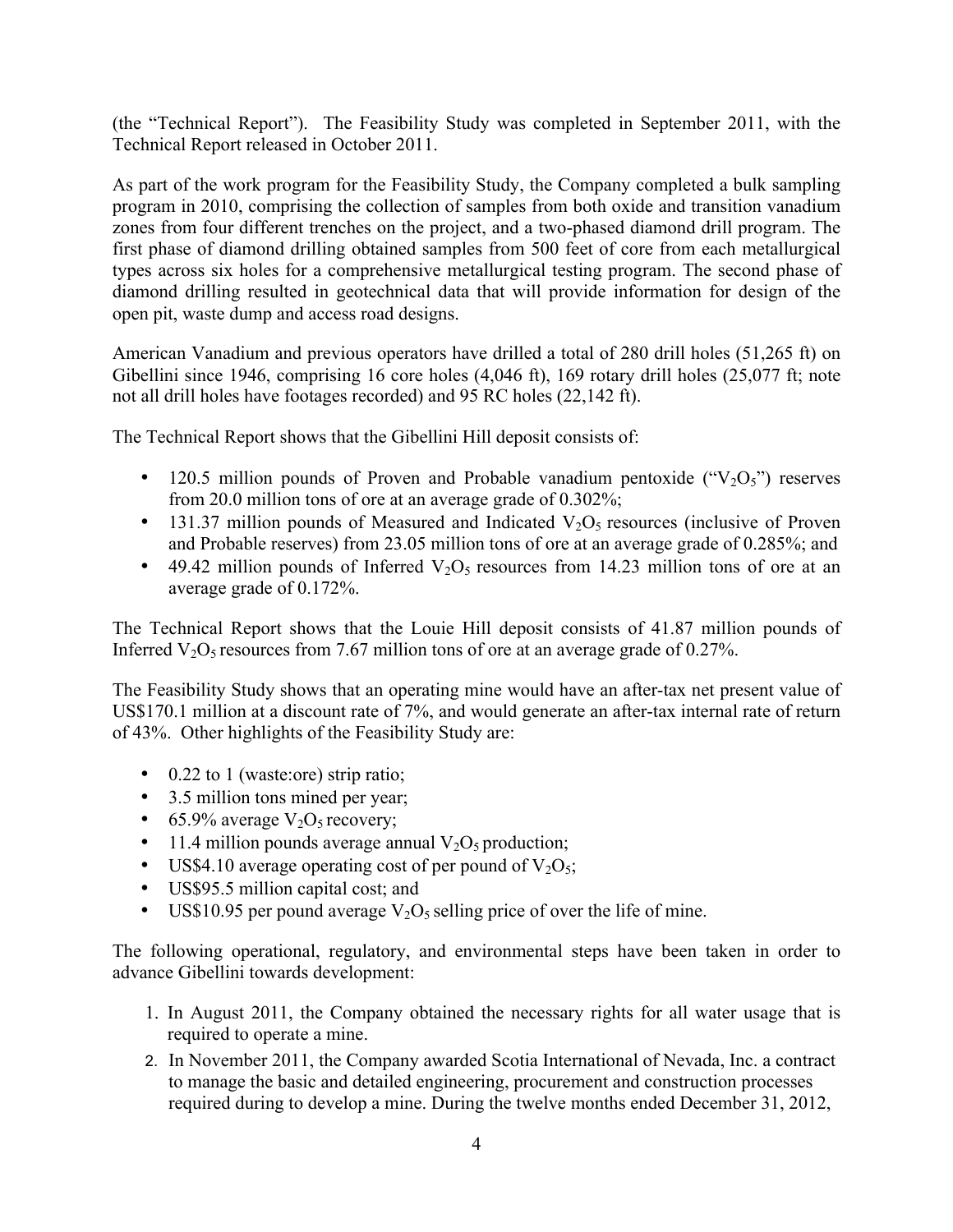the Company recorded an expense of \$ 1,017,551 for basic engineering work conducted under the scope of this agreement, and as at December 31, 2012, the Company had advanced installments and deposits totaling \$1,776,212 towards future work.

- 3. In April 2012, Mr. Ron Espell was appointed Vice President, Environmental. Mr. Espell will lead the initial environmental permitting of Gibellini, as well as ongoing environmental management.
- 4. In December 2012, the Company submitted its Plan of Operation to Bureau of Land Management ("BLM") and Nevada Division of Environmental Protection ("NDEP") to obtain all required operating permits and approvals. The Plan of Operations which details the plan for Gibellini from mine design, to processing facilities, to reclamation plan, was deemed complete by the BLM and the Notice of Intent to Prepare an Environmental Impact Statement was published in the Federal Register on April 22, 2013. Importantly, the Plan of Operations incorporates numerous product outputs for high purity vanadium products for the titanium alloying industry as well as electrolyte for the vanadium flow battery market. Preparation of the Nevada state permit applications is on-going and is expected to be submitted to the NDEP in the third quarter 2013.
- 5. During the twelve months ended December 31, 2012, the Company spent \$386,224 for on-going mineral claim leases and incurred \$3,379,555 in exploration and evaluation expenses.

The Company has made progress towards proving the purity of its own reserves as well as developing purification processes. In September 2012, the Company announced that it has filed a patent application entitled, "Vanadium Oxide Purification Process" with the US Patent and Trademark Office. This invention will allow the refinement of vanadium oxide for use as an electrolyte for mass storage batteries as well as other higher margin product lines such as aluminum and titanium vanadium master alloys.

## *Del Rio and Hot Creek Projects, Eureka County, Nevada*

In September 2010, the Company acquired mineral rights to the Del Rio Project ("Del Rio"), a vanadium project located approximately eight miles south of Gibellini. These wholly-owned mineral rights carry no royalty burden and were acquired by staking 120 unpatented lode claims on lands administered by the Bureau of Land Management. To date, work completed on Del Rio includes geologic mapping and sampling on the four square mile claim block. This work identified vanadium-bearing shale exposed at surface which is mineralized over 1800 feet (550 metres) of strike and 1200 feet (360 metres) of width. Five trenches were sampled in this target area. Mapping identified that all zones were oxidized with mineralogy that suggests targets on the Del Rio have potential for an enriched vanadium zone at depth. The oxidized zone had similar grades to the Gibellini deposit with one area containing over  $1\%$  V<sub>2</sub>O<sub>5</sub> at the surface.

In 2010, a smaller vanadium prospect, Hot Creek, was also acquired by staking 18 claims south of Del Rio with vanadium bearing shale, similar in geologic setting to Gibellini. This prospect will be explored along with the Del Rio. Values up to  $0.5\%$  V<sub>2</sub>O<sub>5</sub> have been found along a one kilometre long zone of favourable oxidized shale exposed along a ridge. The prospect appears to be located in a large thrust fault along the trend of Gibellini.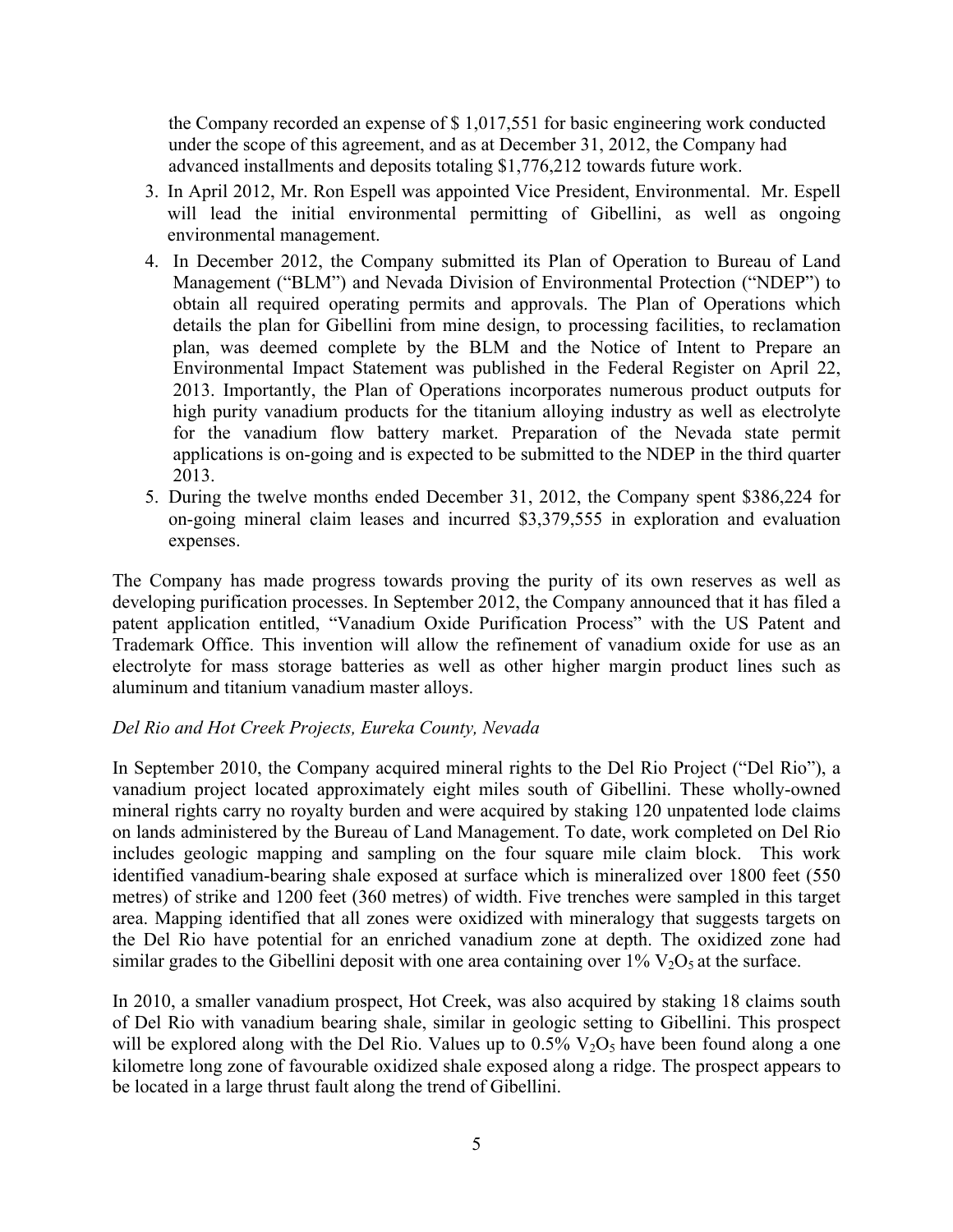During the twelve months ended December 31, 2012, the Company incurred \$19,139 of property maintenance expenditures on Del Rio and \$2,692 on Hot Creek.

#### **Selected Annual Information**

As an exploration-stage company, American Vanadium does not have any operating revenues and its accounting policy is to expense exploration and evaluation expenditures incurred until technical and economic feasibility on a specific property has been established and the Company has obtained sufficient financing to fund mine development. The Company has established the technical and economic feasibility on its primary mineral property, Gibellini, but does not have the funds required for development. As such, the Company continues to recognize an expense for all exploration and evaluation expenditures as incurred.

To date, the Company has not earned any revenues from vanadium sales, has not declared any cash dividends, and has not held any long-term debt.

|                                  | December 31    | December 31  | February 28    |
|----------------------------------|----------------|--------------|----------------|
|                                  | 2012           | 2011         | 2011           |
|                                  | S              | \$           | \$             |
| <b>Balance Sheet:</b>            |                |              |                |
| Cash                             | 1,716,318      | 4,245,438    | 1,953,402      |
| Total assets                     | 5,868,018      | 7,494,268    | 3,388,505      |
|                                  |                |              |                |
|                                  | For the twelve | For the ten  | For the twelve |
|                                  | months ended   | months ended | months ended   |
|                                  | December 31    | December 31  | February 28    |
|                                  | 2012           | 2011         | 2011           |
|                                  | \$             | \$           | \$             |
| <b>Operations:</b>               |                |              |                |
| Net comprehensive loss           | 6,052,996      | 4,890,445    | 3,010,284      |
| Basic and diluted loss per share | 0.21           | 0.20         | 0.16           |

Selected annual information is as follows:

## *Total assets*

The decrease in total assets as at December 31, 2012 to \$5.8 million from \$7.5 million as at December 31, 2011 is largely a result of cash expenditures for operating activities of \$4.9 million, net of \$0.7 million that that has been recorded as a deferred engineering management expense. These net operating expenditures were incurred for exploration and evaluation expenses relating primarily to pre-permitting work on Gibellini and for general and administrative expenses. Partially offsetting these cash outflows was a \$3.5 million increase in cash from the sale of shares during 2012.

The increase in total assets to \$7.5 million as at December 31, 2011 from \$3.4 as at February 28, 2011 is primarily owing to an \$8.2 million increase in cash from the sale of shares. This increase was partially offset by cash expenditures of \$4.3 million for general and administrative costs as well as mineral exploration and evaluation expenses, net of \$1.1 million that was paid during the ten months ended December 31, 2011 that was recorded as a deferred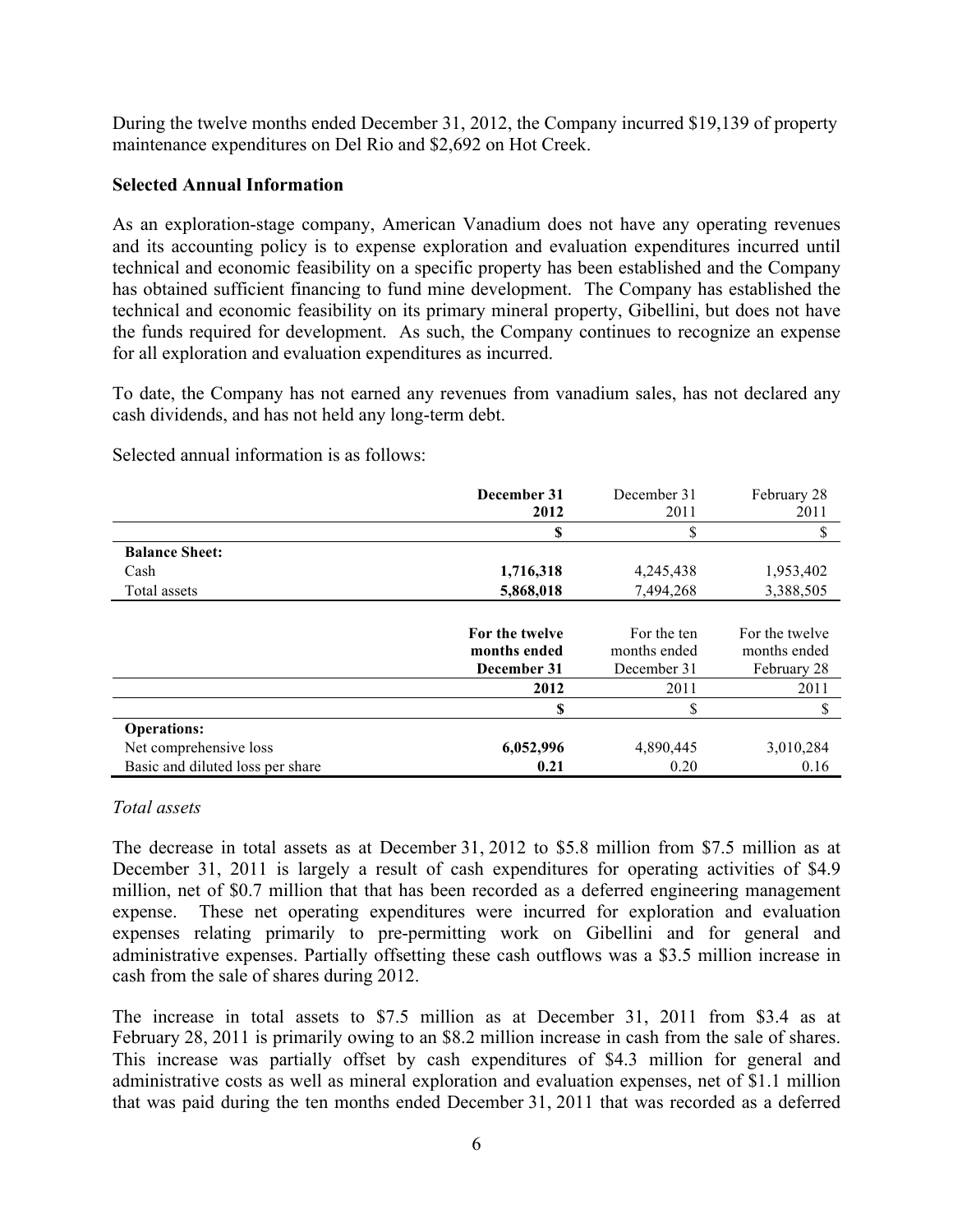engineering management expense. The net exploration and evaluation costs were largely related to the Feasibility Study, as well as for general and administrative purposes during the ten months ended December 31, 2011.

## *Net comprehensive loss*

As the Company has no sources of operating income, the trend towards larger net comprehensive losses, from \$3.0 million for the twelve months ended February 28, 2011 to \$4.9 million for the ten months ended December 31, 2011 and further to \$6.1 million for the twelve months ended December 31, 2012 is primarily a result of increasing exploration and evaluation activity on Gibellini.

During the periods ended February 28, 2011 and December 31, 2011, the Company incurred significant costs as it prepared the Feasibility Study. During the twelve months ended December 31, 2012, the Company incurred significant permitting and engineering costs related to the Plan of Operation.

As field-work on Gibellini expanded, so did the Company`s corporate expenses. As a result, costs have increased for additional staff and consultants engaged to oversee field operations at Gibellini, to develop and implement the Company`s strategy to operate in the high-value vanadium product supply chain, to promote the Company to capital markets, and to manage the Company's daily administration.

## **Results of Operations**

Select expenses incurred by the Company are as follows:

|                                                | For the twelve | For the ten  |
|------------------------------------------------|----------------|--------------|
|                                                | months ended   | months ended |
|                                                | December 31,   | December 31, |
|                                                | 2012           | 2011         |
|                                                | \$             | \$           |
| Exploration and evaluation expenses            | 3,401,386      | 2,582,938    |
| General and administrative expenses:           |                |              |
| Salaries and benefits                          | 936,004        | 514,135      |
| Consulting                                     | 483,129        | 270,262      |
| Stock-based compensation                       | 334,780        | 781,370      |
| Travel                                         | 252,996        | 228,046      |
| Office facilities and administrative costs     | 201,042        | 144,221      |
| Audit and legal                                | 127,254        | 110,407      |
| Investor relations and shareholder information | 122,766        | 337,164      |
| Office and sundry                              | 93,404         | 88,889       |
| Other                                          | 87,464         | 53,502       |
| Total general and administrative expenses      | (2,638,839)    | (2,527,996)  |
| Foreign exchange gain (loss)                   | (22, 470)      | 106,811      |
| Interest income                                | 9,699          | 18,678       |
| Loss before income taxes                       | (6,052,996)    | (4,985,445)  |
| Current income tax recovery                    |                | 95,000       |
| Net comprehensive loss                         | (6,052,996)    | (4,890,445)  |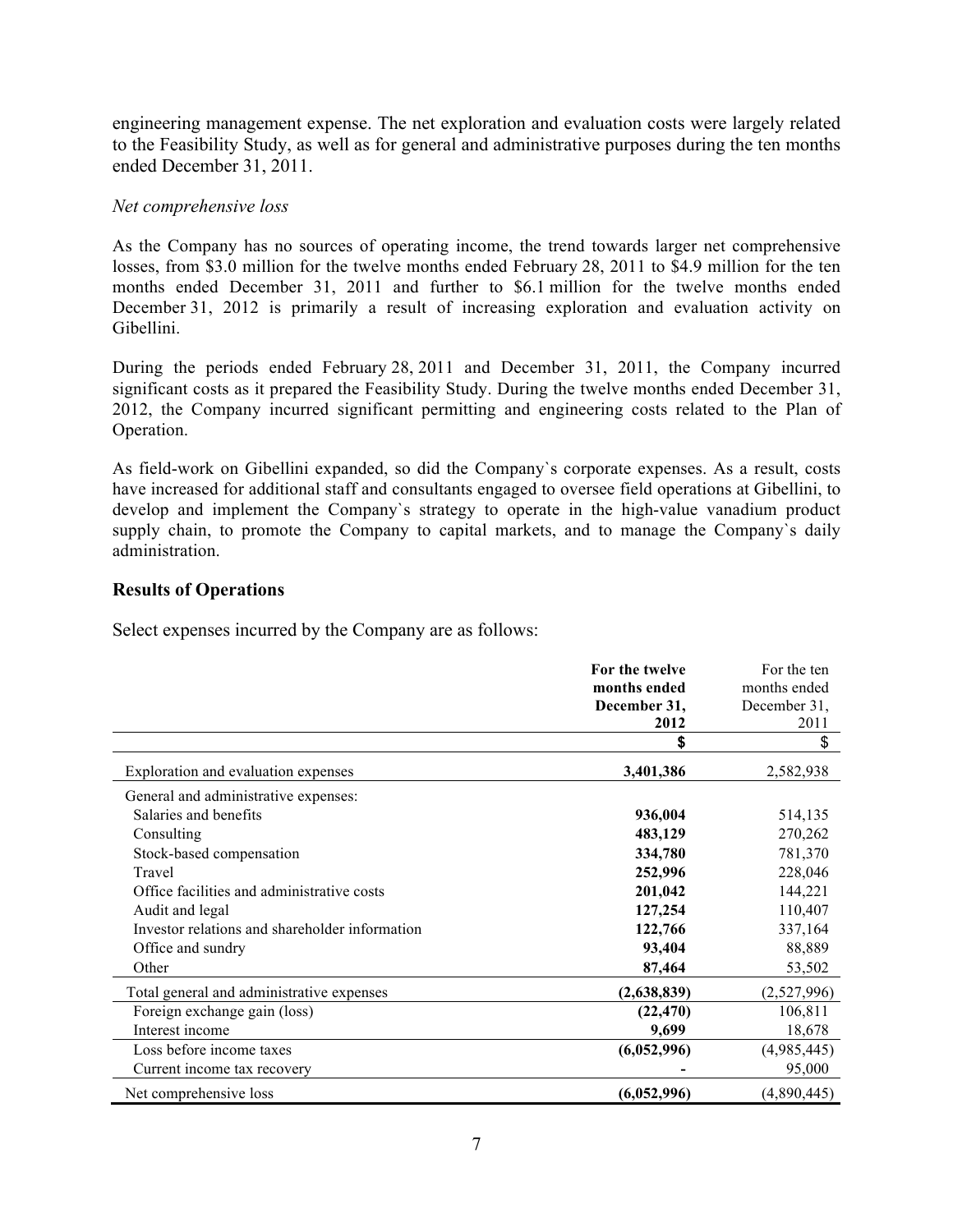The majority the exploration and evaluation expenses incurred for the twelve months ended December 31, 2012 and the ten months ended December 31, 2011 relate to work conducted on Gibellini. These costs include: \$1.0 million (2011 – \$33 thousand) for engineering, procurement and construction management; \$812 thousand (2011 - \$521 thousand) for environmental permitting; \$354 thousand (2011 - \$445 thousand) for office and administrative costs directly related to Gibellini; \$344 thousand (2011 - \$311 thousand) for metallurgy; and \$288 thousand (2011 - \$111 thousand) for geotechnical work. In the ten months ended December 31, 2011, a \$975 thousand expense was incurred for the preparation of the Feasibility Study. As the Feasibility Study was completed in this period, additional costs incurred in the twelve months ended December 31, 2012 were negligible.

Corporate-level activity increased in the twelve months ended December 31, 2012 compared with the ten months ended December 31, 2011, as the Company worked towards the development of Gibellini, as well as various financing and industry initiatives. As a result, the following cost increases were incurred:

- Salaries and benefits expense increased from \$514 thousand to \$936 thousand reflecting an increase in staff levels;
- Consulting expenses increased from \$270 thousand to \$483 thousand as the Company developed international industry relationships and evaluated potential future markets for vanadium; and

Stock-based compensation expense for the twelve months ended December 31, 2012 was \$335 thousand, compared with \$781 thousand for the ten months ended December 31, 2011. This decrease is owing to fewer options being granted or vesting in the current period than in the comparative period.

The decrease in investor relations and shareholder information expense to \$123 thousand for the twelve months ended December 31, 2012 from \$337 thousand for the comparative period is a result of the Company releasing fewer shareholder packages and attending fewer investor conventions, opting instead to concentrate resources on developing industry relationships in the high-value vanadium product chain.

Other general and administrative expenses were consistent between the twelve months ended December 31, 2012 and the ten months ended December 31, 2011.

The Company recorded a \$22 thousand foreign exchange loss for the twelve months ended December 31, 2012 which resulted from an increase in the value of the Canadian dollar against the US dollar, which negatively affected the translation of net assets denominated in US dollars, and compares to a foreign exchange gain of \$107 thousand for the ten months ended December 31, 2011.

## **Financial Condition, Liquidity and Capital Resources**

As at December 31, 2012, the Company's working capital was \$2.5 million, including cash of \$1.7 million and \$1.8 million in deferred engineering management expense and deposit, compared to working capital of \$5.0 million as at December 31, 2011. The decrease in the Company's working capital during the twelve months ended December 31, 2012 resulted from cash expenditures for mineral exploration and evaluation, as well as for general and administrative purposes, which were partially offset by proceeds from the sale of shares.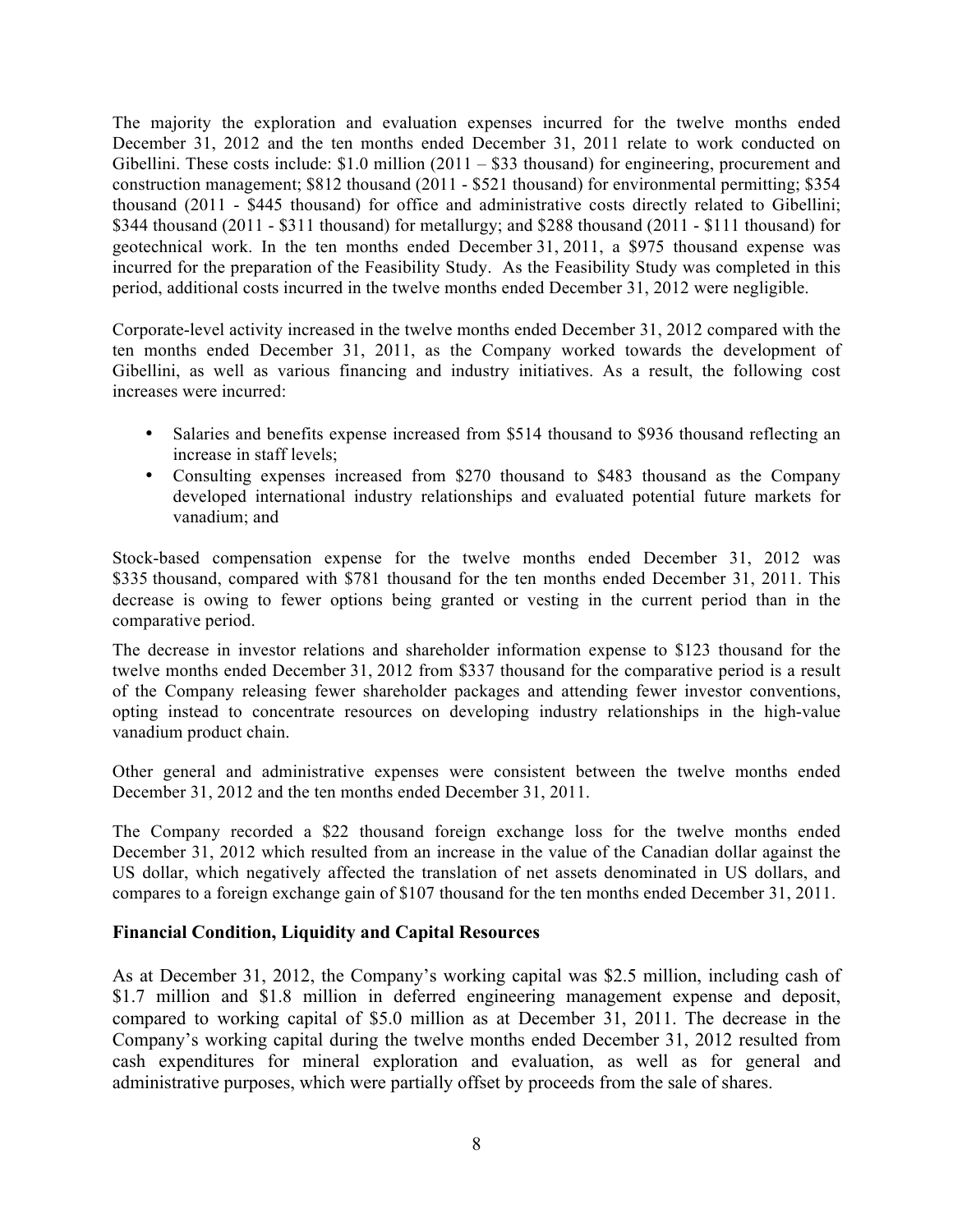The Company will use its existing working capital to fund near-term expenses, and additional funds will be required to fund the required permitting process and design, engineering and development costs for a mine at Gibellini, costs associated with the development of energy storage operations, and to pay for long-term administrative expenses. Possible funding sources include equity or debt financing, and although the Company has been successful with its equity financings in the past, there is no assurance that future financing will be available or that financing terms will be attractive.

In September 2012, the Company completed a non-brokered private placement of 3,225,854 common share units, consisting of one common share and one-half of one common share purchase warrant, at a price of \$0.62 per unit for gross proceeds of \$2.0 million. In December 2012, the Company completed a non-brokered private placement for a total of 2,554,999 common share units, consisting of one common share and one-half of one common share purchase warrant, at a price of \$0.65 per unit for gross proceeds of \$1.7 million. Total transaction costs of \$224 thousand were incurred for these private placements, including \$29 thousand in compensatory warrants issued to placement agents.

In addition to the net proceeds from these private placements, \$70 thousand was received through the exercise of stock options during the twelve months ended December 31, 2012.

In April 2013, the Company raised \$1.1 million, net of cash issuance costs, from a non-brokered private placement of 1,607,698 common share units at a price of \$0.70 per unit. Each unit consists of one common share and on-half of one common share purchase warrant.

The Company has sufficient cash resources to cover administrative costs and property option payments for the coming year. Management is actively targeting sources of additional financing which would assure continuation of the Company's operations and exploration programs. In order for the Company to meet its liabilities as they come due and to continue its operations, the Company is solely dependent upon its ability to generate such financing. Possible funding sources include equity or debt financing, and although the Company has been successful with its equity financings in the past, there is no assurance that future financing will be available or that financing terms will be attractive.

As of April 26, 2013, the Company has 35,185,198 common shares issued and outstanding. An additional 3,834,359 warrants are outstanding, exercisable into common shares at prices between \$1.00 and \$1.20, and there are 2,344,250 stock options outstanding of which 687,500 are currently vested and "in the money".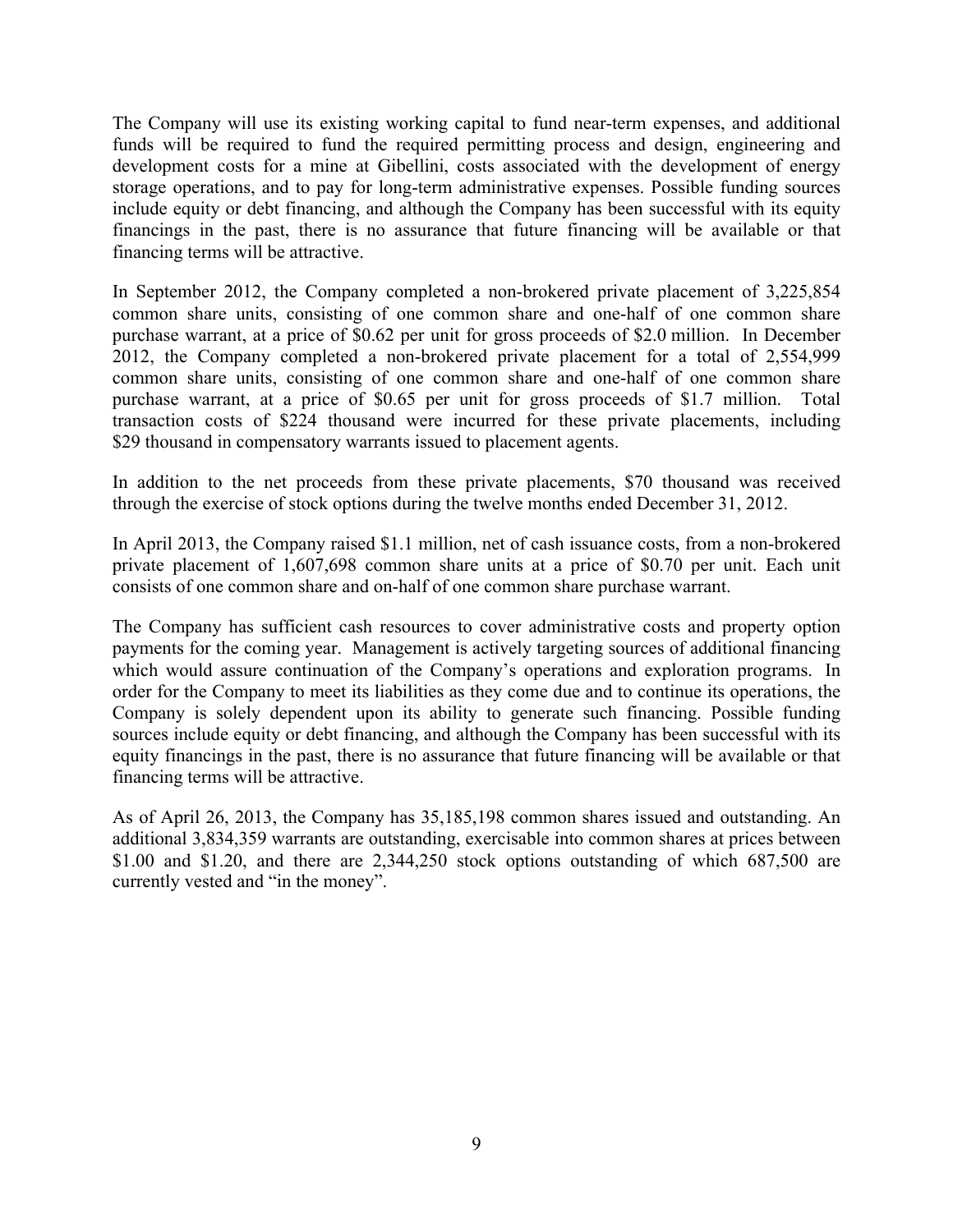#### **Summary of Quarterly Results:**

| <b>For the Three or Four</b><br><b>Months Ended</b> | <b>Exploration</b><br>and Evaluation <sup>2</sup> | General | <b>Stock-based</b><br>Expenses <sup>3</sup> Compensation <sup>4</sup> | <b>Interest</b><br>Income <sup>4</sup> | <b>Net</b><br>Comprehensive<br>Loss (Income) | <b>Basic and</b><br><b>Diluted Loss</b><br>(Income) Per<br><b>Share</b> |
|-----------------------------------------------------|---------------------------------------------------|---------|-----------------------------------------------------------------------|----------------------------------------|----------------------------------------------|-------------------------------------------------------------------------|
|                                                     |                                                   |         |                                                                       |                                        |                                              |                                                                         |
| December 31, 2012                                   | 822,631                                           | 512,166 | 17,732                                                                | (1,352)                                | 1,403,184                                    | 0.05                                                                    |
| September 30, 2012                                  | 1,435,879                                         | 539,863 | 41,620                                                                | (1, 814)                               | 2,015,548                                    | 0.07                                                                    |
| June 30, 2012                                       | 634.891                                           | 673,895 | 180,340                                                               | (2,305)                                | 1,411,901                                    | 0.05                                                                    |
| March 31, 2012                                      | 507,985                                           | 578,135 | 95,088                                                                | (4,228)                                | 1,222,363                                    | 0.04                                                                    |
| December $31, 2011$ <sup>1</sup>                    | 752,715                                           | 875,056 | 228,456                                                               | (8,588)                                | 1,660,534                                    | 0.06                                                                    |
| August 31, 2011                                     | 726,009                                           | 433.461 | 162,962                                                               | (7,193)                                | 1,297,666                                    | 0.05                                                                    |
| May 31, 2011                                        | 1,104,214                                         | 438,109 | 389,952                                                               | (2,897)                                | 1,932,245                                    | 0.09                                                                    |
| February 28, 2011                                   | 1,303,304                                         | 328,484 | 222,167                                                               | (1,677)                                | 1,765,591                                    | 0.09                                                                    |

#### **Explanatory Notes:**

- 1. Due to its change in financial year-end from February 28 to December 31, the Company did not issue results for the three months ended November 30, 2011. Instead, the period ended December 31, 2011 is a four-month period.
- 2. Exploration and evaluation costs for the three months ended February 28, 2011 and May 31, 2011 were higher than those incurred for most subsequent quarters as the Company incurred charges to complete the Feasibility Study. Exploration and evaluation costs for the three months ended September 30, 2012 increased to \$1.4 million primarily owing to environmental permitting and engineering charges incurred to complete the Plan of Operation.

Exploration and evaluation costs for the three months ended December 31, 2012 include \$193 thousand for engineering, procurement and construction management; \$236 thousand for environmental permitting, \$74 thousand for metallurgical testing, \$111 thousand for geotechnical work \$67 thousand for property maintenance and \$142 thousand for office and other site costs.

3. With increasing mineral exploration, general expenses have also increased since November 30, 2010 as additional corporate-level support has been required to fund and facilitate mineral exploration. Likewise, as additional employees have been hired and stock options granted, there is a general trend to increasing stock-based compensation expense.

For the three months ended December 31, 2012, general expenses included \$244 thousand in salaries and benefits. Also included in general expenses for this period are \$107 thousand in consulting and \$54 thousand in travel costs, related to the development of industry relationships and potential markets for vanadium, internationally.

4. The Company earns interest income from funds on deposit but has no operating revenue. Interest income is dependent upon the amount of funds on deposit and interest rates paid.

#### **Transactions with Related Parties**

During the twelve months ended December 31, 2012, a \$78,000 (ten months ended December 31, 2011 - \$45,000) expense was recorded for office facilities, corporate and administrative services provided by a company jointly controlled by a director of the Company, of which \$27,605 (December 31, 2011 - \$12,290) is included in accounts payable and accrued liabilities.

During the twelve months ended December 31, 2012, a \$180,000 expense (ten months ended December 31, 2011 - \$100,000) was recorded for consulting services provided by a company jointly controlled by a director of the Company. Included in accounts payable and accrued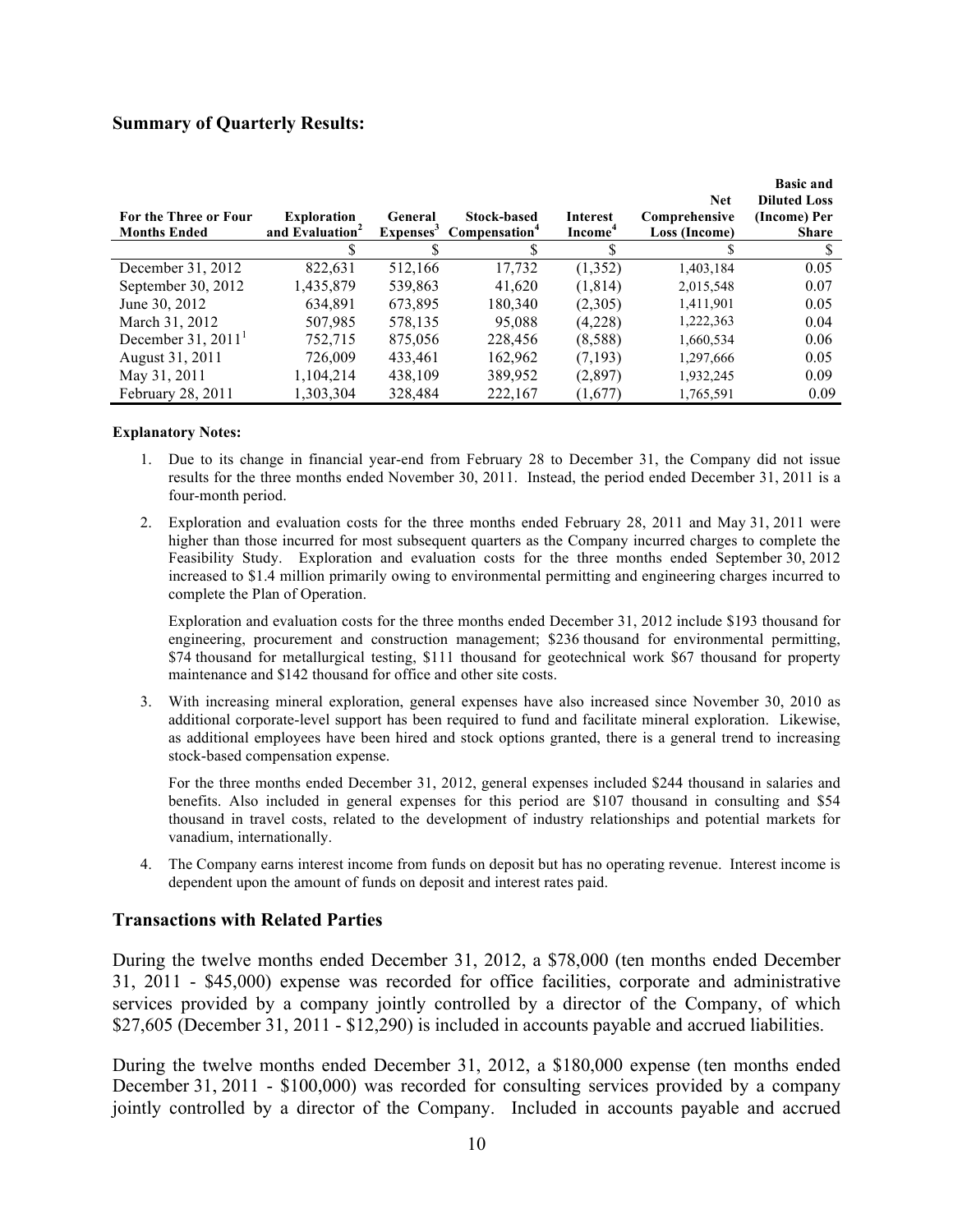liabilities at December 31, 2012 is \$nil (December 31, 2011 - \$43,448) payable to this related company. Additionally, 400,000 stock options were granted to this entity during the ten months ended December 31, 2011 with \$358,528 being recorded in stock-based compensation for the period. During the twelve months ended December 31, 2012, 125,000 stock options were granted to this director with \$42,940 being recorded in stock-based compensation for the year.

Included in prepaid expenses is \$10,000 (December 31, 2011 - \$10,000) advanced to the Chief Executive Officer of the Company for corporate expenses to be incurred on the Company's behalf. Included in accounts payable and accrued liabilities is a total of \$10,186 (December 31, 2011 - \$3,496) owing to this officer.

Included in accounts payable and accrued liabilities is a total of \$21,453 (December 31, 2011 - \$17,080) owing to the Executive VP, Operations; and \$4,343 (December 31, 2011 - \$nil) owing to the Vice President, Environmental.

In addition to the aforementioned related party transactions, salaries and benefits and other compensation earned directly by key members of the Company's management are as follows:

|                                     | For the Twelve           | For the Ten       |
|-------------------------------------|--------------------------|-------------------|
|                                     | <b>Months Ended</b>      | Months Ended      |
|                                     | <b>December 31, 2012</b> | December 31, 2011 |
|                                     |                          |                   |
| Salaries and benefits               | 451,066                  | 126,227           |
| Consulting fees                     | 96,442                   | 122,000           |
| Stock-based compensation recognized | 185,254                  | 217,363           |
| Total compensation                  | 732,762                  | 465,590           |

## **Financial Instruments and Risk Management**

As at December 31, 2012, the Company's financial instruments are comprised of cash, amounts receivable, reclamation deposits and accounts payable and accrued liabilities. With the exception of cash, all financial instruments held by the Company are measured at amortized cost. The fair values of these financial instruments approximate their carrying value due to their short-term maturities. Fair values of financial instruments are classified in a fair value hierarchy based on the inputs used to determine fair values. The levels of the fair value hierarchy are as follows:

- Level 1 Unadjusted quoted prices in active markets for identical assets or liabilities;
- Level  $2 -$  Inputs other than quoted prices that are observable for the asset or liability either directly or indirectly; and
- Level 3 Inputs that are not based on observable market data.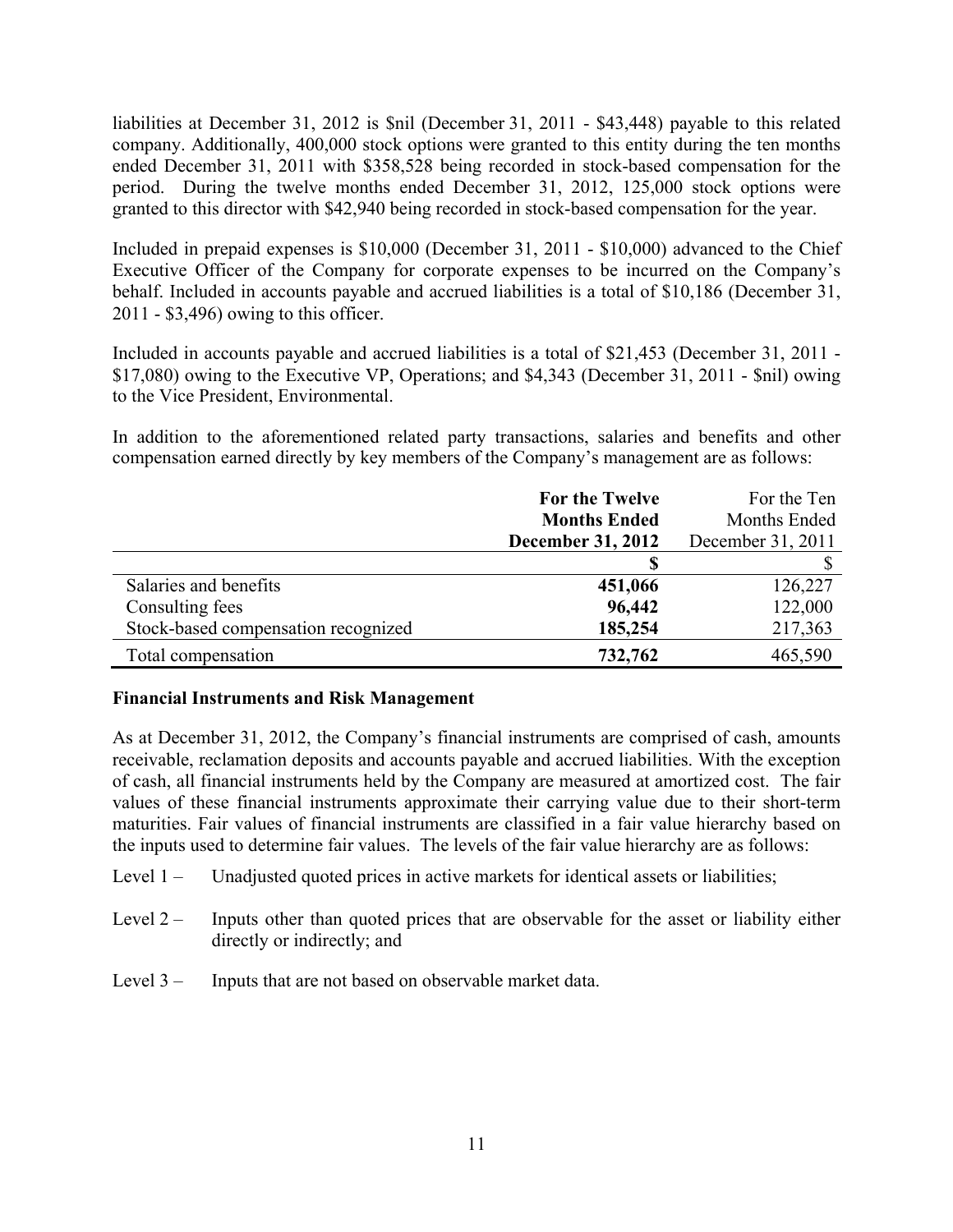Financial instruments measured at fair value on the balance sheet are summarized in levels of fair value hierarchy as follows:

|      | <b>Level</b> T     | <b>Level 2</b> | Level 3                  |
|------|--------------------|----------------|--------------------------|
|      | Ψ                  | œ<br>۱D        | œ<br>Φ                   |
| Cash | $\sim$<br><b>1</b> | $\sim$         | $\overline{\phantom{0}}$ |

The Company's financial instruments are exposed to certain financial risks, including currency risk, credit risk, liquidity risk and interest rate risk.

## *Currency risk*

A portion of the Company's expenses are incurred in United States dollars and financial instrument balances are held in this currency. A significant change in the currency exchange rates between the Canadian dollar relative to the United States dollar could have a negative effect on the Company's results of operations, financial position or cash flows.

The Company has not hedged its exposure to currency fluctuations and, as at December 31, 2012, the Company held \$133,507 (December 31, 2011- \$1,638,060) in United States dollars. A prolonged \$0.10 increase (decrease) in the value of the Canadian dollar compared with the United States dollar would result in a \$13,351 foreign exchange loss (gain) based on United States dollar holdings as at December 31, 2012.

## *Credit risk*

Credit risk is the risk of an unexpected loss if a customer or third party to a financial instrument fails to meet its contractual obligations. The Company's credit risk is primarily attributable to its cash. The Company limits exposure to credit risk by maintaining its cash with large financial institutions. The Company does not have cash that is invested in asset backed commercial paper.

## *Liquidity risk*

Liquidity risk is the risk that the Company will not be able to meet its financial obligations as they fall due. The Company ensures there is sufficient capital in order to meet short term business requirements, after taking into account cash flows from operations and the Company's holdings of cash. The Company believes that these sources will be sufficient to cover the likely short term cash requirements and further funding will be required to meet long-term requirements.

#### *Interest rate risk*

Interest rate risk is the risk that the fair value or future cash flows of a financial instrument will fluctuate because of changes in market interest rates. As the Company's cash is currently held in short-term interest bearing accounts which pay relatively low rates of interest, the Company considers the interest rate risk to be limited.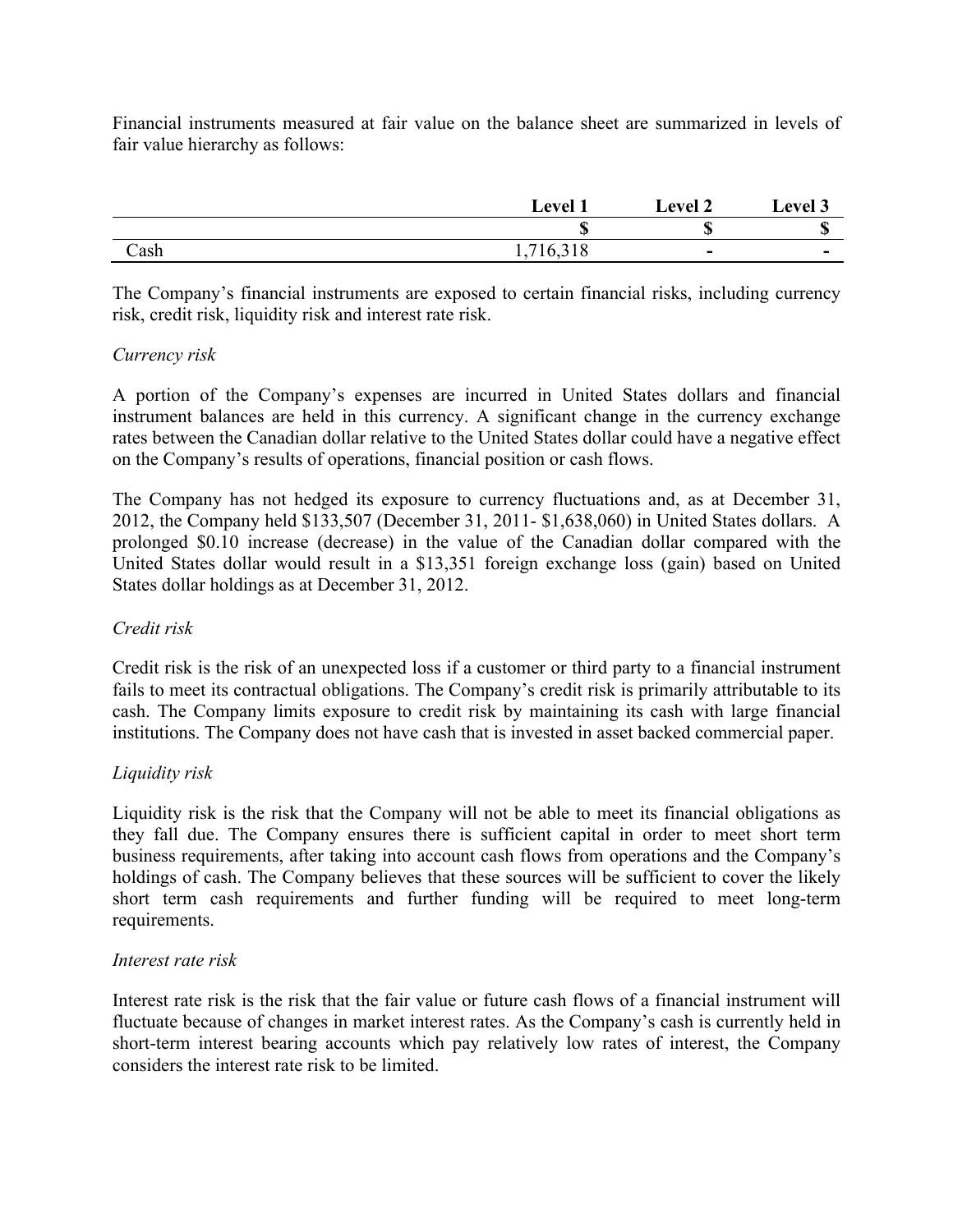## **Off-Balance Sheet Arrangements**

The Company has no off-balance sheet arrangements.

## **Outstanding Share Data**

The following securities are outstanding at April 26, 2013:

| Common shares issued and outstanding                  | 35, 185, 198      |
|-------------------------------------------------------|-------------------|
| Shares is suable on the exercise of outstanding stock | 2,344,250         |
| options                                               |                   |
| Shares is suable on the exercise of share purchase    | 3,834,359         |
| warrants                                              |                   |
| Performance shares issuable through completion of     | Up to $3,425,000$ |
| operational milestones                                |                   |

## **Critical Judgments and Estimates**

The preparation of financial statements in conformity with IFRS requires management to make estimates and assumptions that affect the reported amounts of assets and liabilities at the date of the financial statements and the reported amounts of revenues and expenses during the reporting period. Actual results may differ from those estimates. Estimates are reviewed on an ongoing basis based on historical experience and other factors that are considered to be relevant under the circumstances. Revisions to estimates on the resulting effects of the carrying amounts of the Company's assets and liabilities are accounted for prospectively.

All of the Company's significant accounting policies and estimates are included in Note 3 of its audited financial statements for the year ended December 31, 2012.

## **Future Changes in Accounting Policies**

Certain new accounting standards and interpretations have been published that are not mandatory for the current reporting period. These standards have been assessed to not have a significant impact on the Company's financial statements:

#### i. IAS 1, "*Presentation of Financial Statements*"

IAS 1 is amended to change the disclosure of items presented in other comprehensive income ("OCI"), including a requirement to separate items presented in OCI into two groups based on whether or not they may be recycled to profit or loss in the future. This accounting policy is effective for fiscal years beginning on or after July 1, 2012.

#### ii. IAS 32, "*Financial Instruments: Presentation*"

IAS 32 is amended to clarify requirements for offsetting financial assets and financial liabilities. This accounting policy is effective for fiscal years beginning on or after January 1, 2014.

#### iii. IFRS 7, "*Financial Instruments: Disclosures*"

IFRS 7 is amended to enhance disclosure requirements related to offsetting financial assets and financial liabilities. This accounting policy is effective for fiscal years beginning on or after January 1, 2013.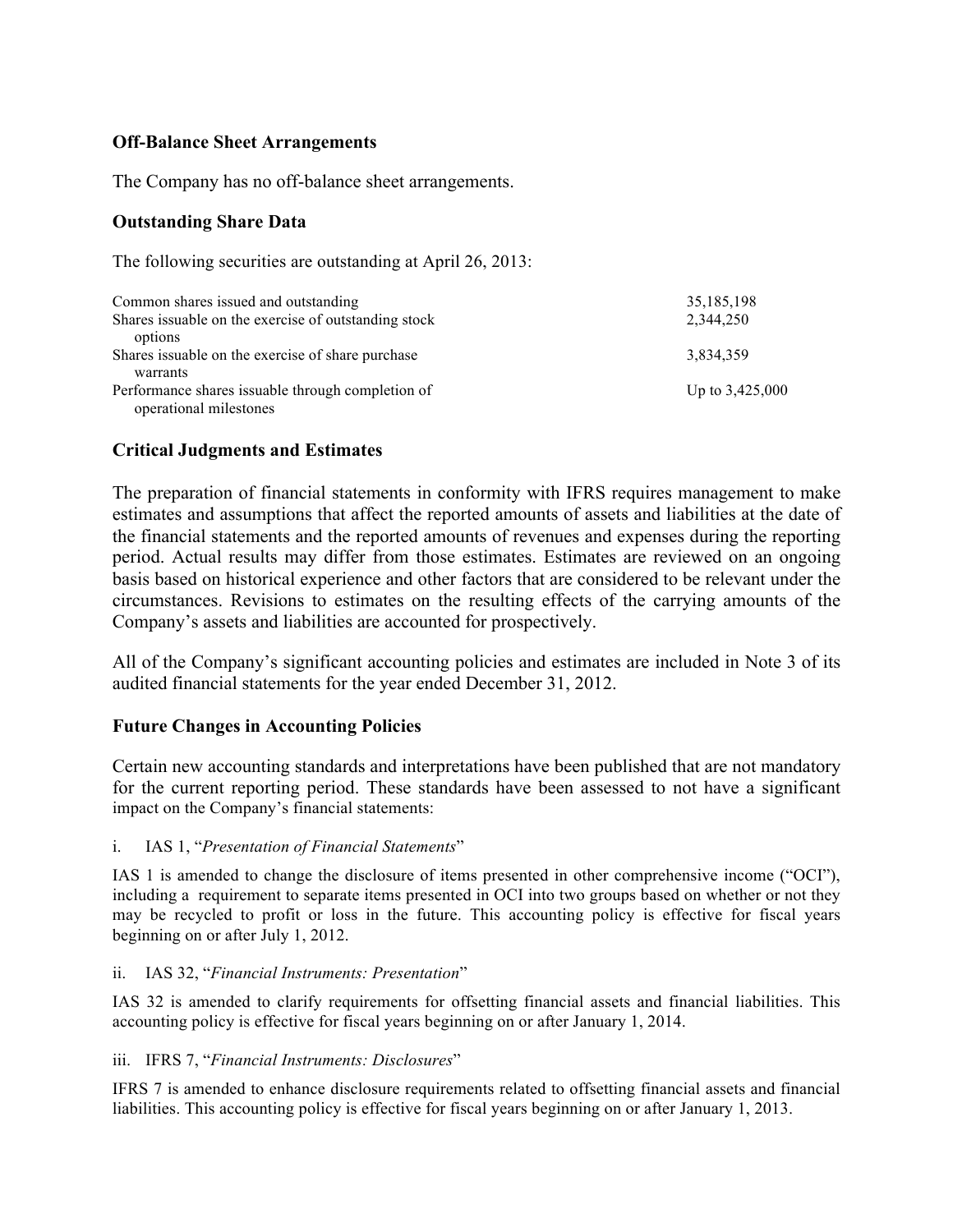#### iv. IFRS 9, "*Financial Instruments*"

The IASB intends to replace IAS 39 – "*Financial Instruments: Recognition and Measurement*" in its entirety with IFRS 9. IFRS 9 uses a single approach to determine whether a financial asset is measured at amortized cost or fair value, replacing the multiple rules in IAS 39. IFRS 9 has two measurement categories for financial assets: amortized cost and fair value. All equity instruments are measured at fair value. A debt instrument is at amortized cost only if the entity is holding it to collect contractual cash flows and the cash flows represent principal and interest, in which case it is at fair value through profit or loss. The new standard also requires a single impairment method to be used, replacing the multiple impairment methods in IAS 39. IFRS 9 is effective for annual periods beginning on or after January 1, 2015.

#### v. IFRS 10, "*Consolidated Financial Statements*"

IFRS 10 replaces the guidance on control and consolidation in IAS 27, "*Consolidated and Separate Financial Statements*", and SIC-12, "*Consolidation - Special Purpose Entities*". IFRS 10 establishes principles for the presentation and preparation of consolidated financial statements when an entity controls one or more other entities. This accounting policy is effective for fiscal years beginning or after January 1, 2013.

#### vi. IFRS 11, "*Joint Arrangements*"

IFRS 11 establishes principles for the financial reporting by parties to a joint arrangement. IFRS 11 supersedes current IAS 31, "*Interests in Joint Ventures*" and SIC-13, "*Jointly Controlled Entities – Non-Monetary Contributions by Venturers*", and is effective for annual periods beginning on or after January 1, 2013.

#### vii. IFRS 12, "*Disclosure of Interests in Other Entities*"

IFRS 12 applies to entities that have an interest in a subsidiary, a joint arrangement, an associate or an unconsolidated structured entity. IFRS 12 is effective for annual periods beginning on or after January 1, 2013.

#### viii. IFRS 13, "*Fair Value Measurement*"

IFRS 13 defines fair value, sets out in a single IFRS framework for measuring fair value and requires disclosures about fair value measurements. IFRS 13 applies to IFRS that require or permit fair value measurements or disclosures about fair value measurements, except in specified circumstances. IFRS 13 is to be applied for annual periods beginning on or after January 1, 2013.

#### **Risks and Uncertainties**

Exploration of mineral properties involves a high degree of risk and the successful achievement of a profitable operation cannot be assured. Costs of finding and evaluating an ore body are substantial, and may take several years to complete. The Company must overcome many risks associated with an early stage exploration property. Outstanding items to be completed include, but are not limited to, identification and quantification of a commercially viable ore body, confirmation of the Company's interest in the underlying claims and leases, completion of a feasibility study, funding of all costs related to a commercial operating venture, completion of the permitting process, detailed engineering and the procurement of a processing plant, and constructing a facility to support the property. Construction and operational risks including, but not limited to, equipment and plant performance, metallurgical, environmental, cost estimation